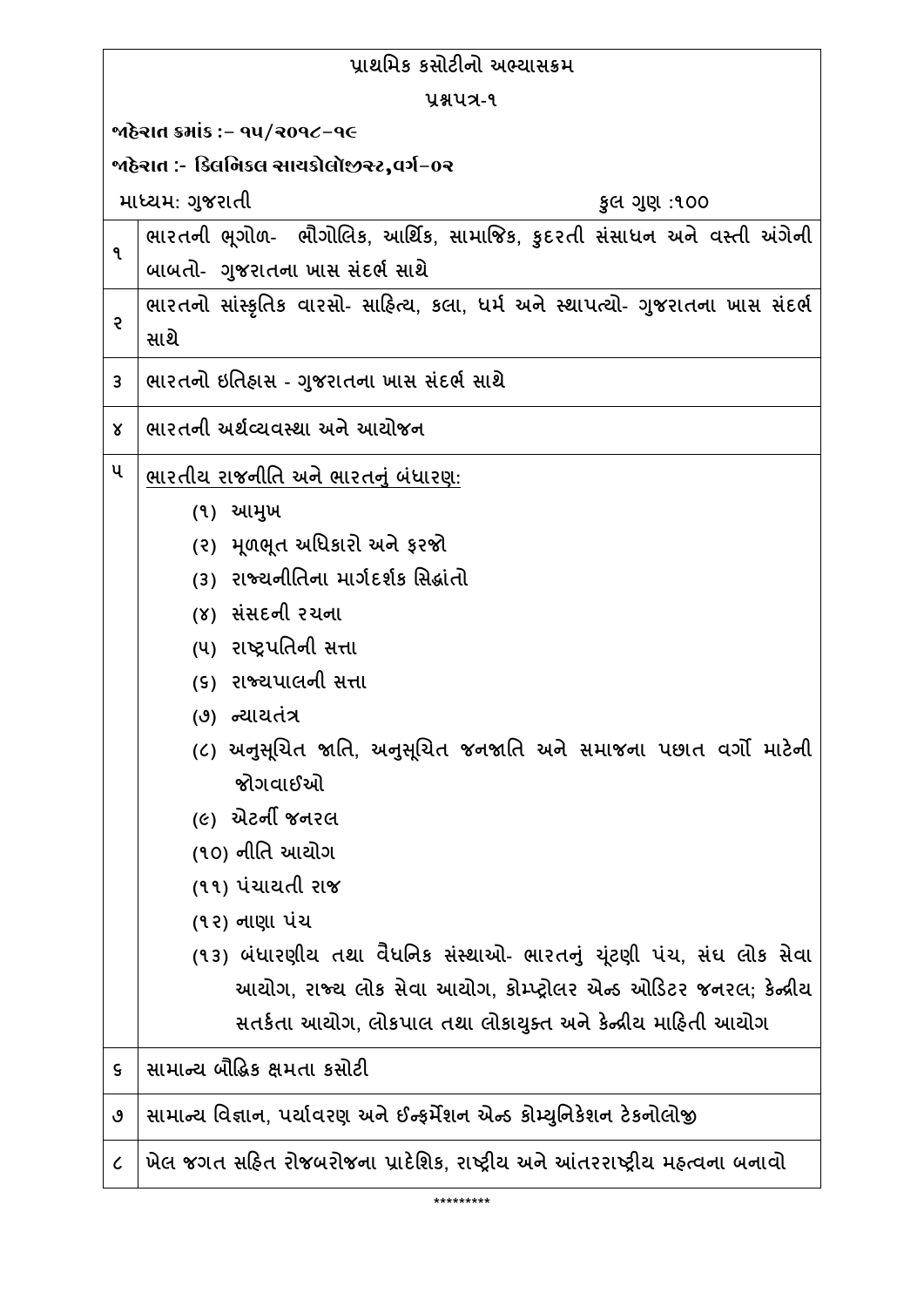|                                                 | <b>Syllabus of Preliminary Test</b>                                                                                                                                                                                                                                                                                                                                                                                                                                                                                                                                                                                                                                                                                                                                                       |  |
|-------------------------------------------------|-------------------------------------------------------------------------------------------------------------------------------------------------------------------------------------------------------------------------------------------------------------------------------------------------------------------------------------------------------------------------------------------------------------------------------------------------------------------------------------------------------------------------------------------------------------------------------------------------------------------------------------------------------------------------------------------------------------------------------------------------------------------------------------------|--|
|                                                 | Paper-1<br>Adv. No. : 15/2018-19,                                                                                                                                                                                                                                                                                                                                                                                                                                                                                                                                                                                                                                                                                                                                                         |  |
|                                                 |                                                                                                                                                                                                                                                                                                                                                                                                                                                                                                                                                                                                                                                                                                                                                                                           |  |
| The post of : Clinical Psychologist, Class $-2$ |                                                                                                                                                                                                                                                                                                                                                                                                                                                                                                                                                                                                                                                                                                                                                                                           |  |
|                                                 | Medium: Gujarati<br>Total Marks-100                                                                                                                                                                                                                                                                                                                                                                                                                                                                                                                                                                                                                                                                                                                                                       |  |
| $\mathbf{1}$                                    | Geography of India- Physical, Economic, Social, Natural Resources and                                                                                                                                                                                                                                                                                                                                                                                                                                                                                                                                                                                                                                                                                                                     |  |
|                                                 | population related topics- with special reference to Gujarat                                                                                                                                                                                                                                                                                                                                                                                                                                                                                                                                                                                                                                                                                                                              |  |
| $\overline{2}$                                  | Cultural heritage of India- Literature, Art, Religion and Architecture- with<br>special reference to Gujarat                                                                                                                                                                                                                                                                                                                                                                                                                                                                                                                                                                                                                                                                              |  |
| 3                                               | History of India with special reference to Gujarat                                                                                                                                                                                                                                                                                                                                                                                                                                                                                                                                                                                                                                                                                                                                        |  |
| 4                                               | Indian Economy and Planning                                                                                                                                                                                                                                                                                                                                                                                                                                                                                                                                                                                                                                                                                                                                                               |  |
| 5                                               | Indian Polity and the Constitution of India:<br>$(1)$ Preamble<br><b>Fundamental Rights and Fundamental Duties</b><br>(2)<br>Directive Principles of State Policy<br>(3)<br>(4) Composition of Parliament<br>Powers of the President of India<br>(5)<br>(6) Powers of Governor<br>(7) Judiciary<br>Provisions for Scheduled Castes, Scheduled Tribes and backward<br>(8)<br>classes of the society<br>(9) Attorney General<br>(10) NITI Aayog<br>(11) Panchayati Raj Institutions<br>(12) Finance Commission<br>(13) Constitutional and Statutory Bodies: Election Commission of<br>India, Union Public Service Commission, State Public Service<br>Commission, Comptroller and Auditor General; Central Vigilance<br>Commission, Lokpal and Lokayukta, Central Information<br>Commission |  |
| 6                                               | <b>General Mental Ability</b>                                                                                                                                                                                                                                                                                                                                                                                                                                                                                                                                                                                                                                                                                                                                                             |  |
| 7                                               | General Science, Environment and Information & Communication<br>Technology                                                                                                                                                                                                                                                                                                                                                                                                                                                                                                                                                                                                                                                                                                                |  |
| 8                                               | Daily events of Regional, National and International Importance including<br><b>Sports</b>                                                                                                                                                                                                                                                                                                                                                                                                                                                                                                                                                                                                                                                                                                |  |
|                                                 | *********                                                                                                                                                                                                                                                                                                                                                                                                                                                                                                                                                                                                                                                                                                                                                                                 |  |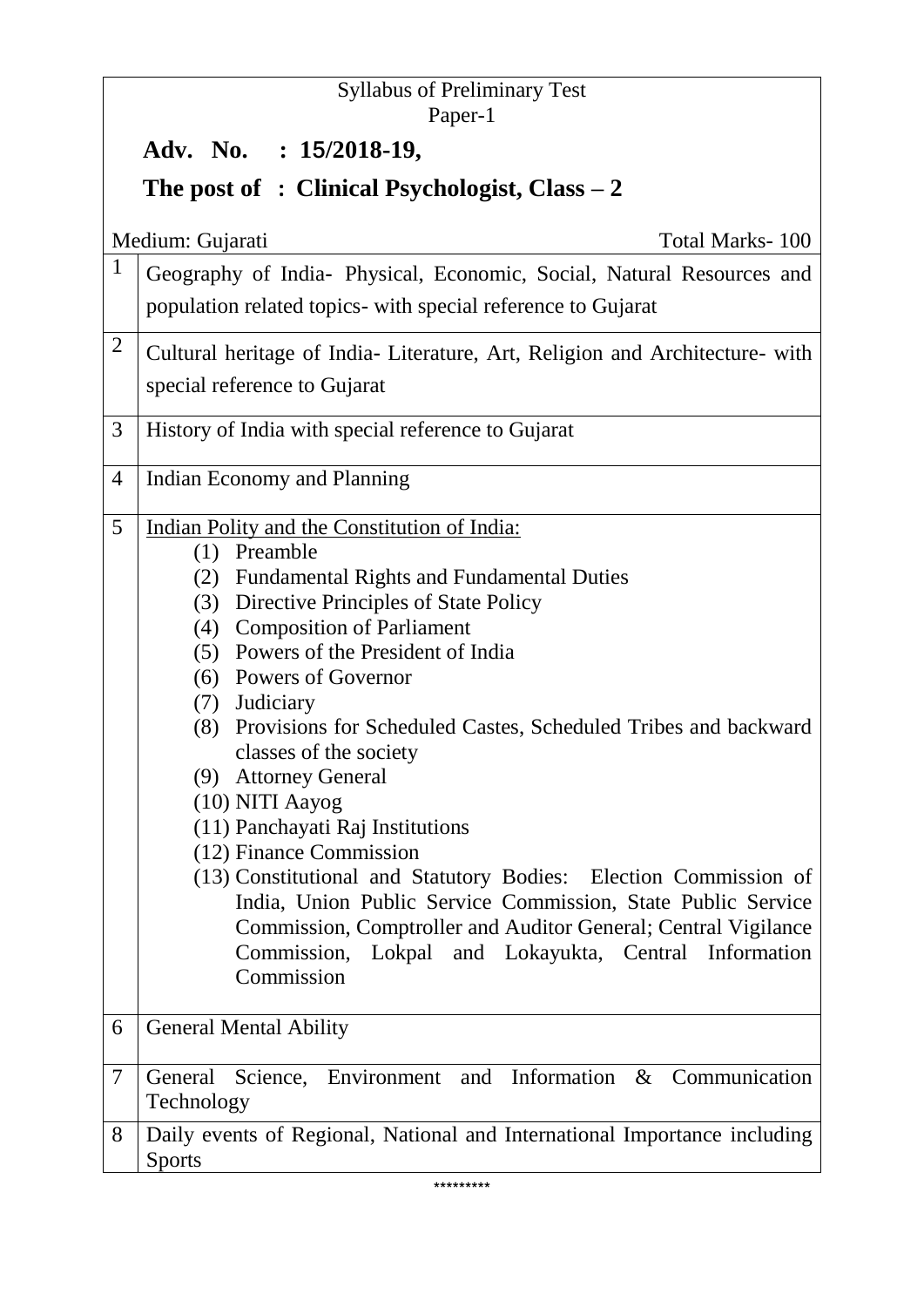# **Syllabus for the Preliminary Test**

 **Adv. No. : 15/2018-19, The post of : Clinical Psychologist, Class – 2**

#### **Medium: English**

#### **1. Psychosocial Foundations of Behavior**

Introduction, Mental health and illness, Epidemiology: Studies in Indian context, Self and relationships, Family influences, Societal influences, Disability: Definition and classification of disability; psychosocial models of disability; impact, needs and problems; issues related to assessment/certification of disability – areas and measures.

Rehabilitation: Approaches to rehabilitation; interventions in the rehabilitation processes; models of adaptation to disability; family and caregivers issues; rights of mentally ill; empowerment issues; support to recovery.

Policies and Acts: Rehabilitation Policies and Acts; assistance, concessions, social benefits and support from government and voluntary organizations; contemporary challenges; rehabilitation ethics and professional code of conduct.

#### **2. Psychopathology**

Introduction to psychopathology, Psychological theories, Psychodynamic; behavioral; cognitive; humanistic; interpersonal; psychosocial; and other prominent theories/models of principal clinical disorders and problems.

### **3. Biological Foundations of Behavior**

Anatomy and Biochemistry of the brain, Structure and functions of cells, Neurobiology of sensory and motor systems, Regulation of internal environment: Role of limbic, autonomic and the neuroendocrine system in regulating the internal environment; reticular formation and other important neural substrates regulating the state of sleep/wakefulness.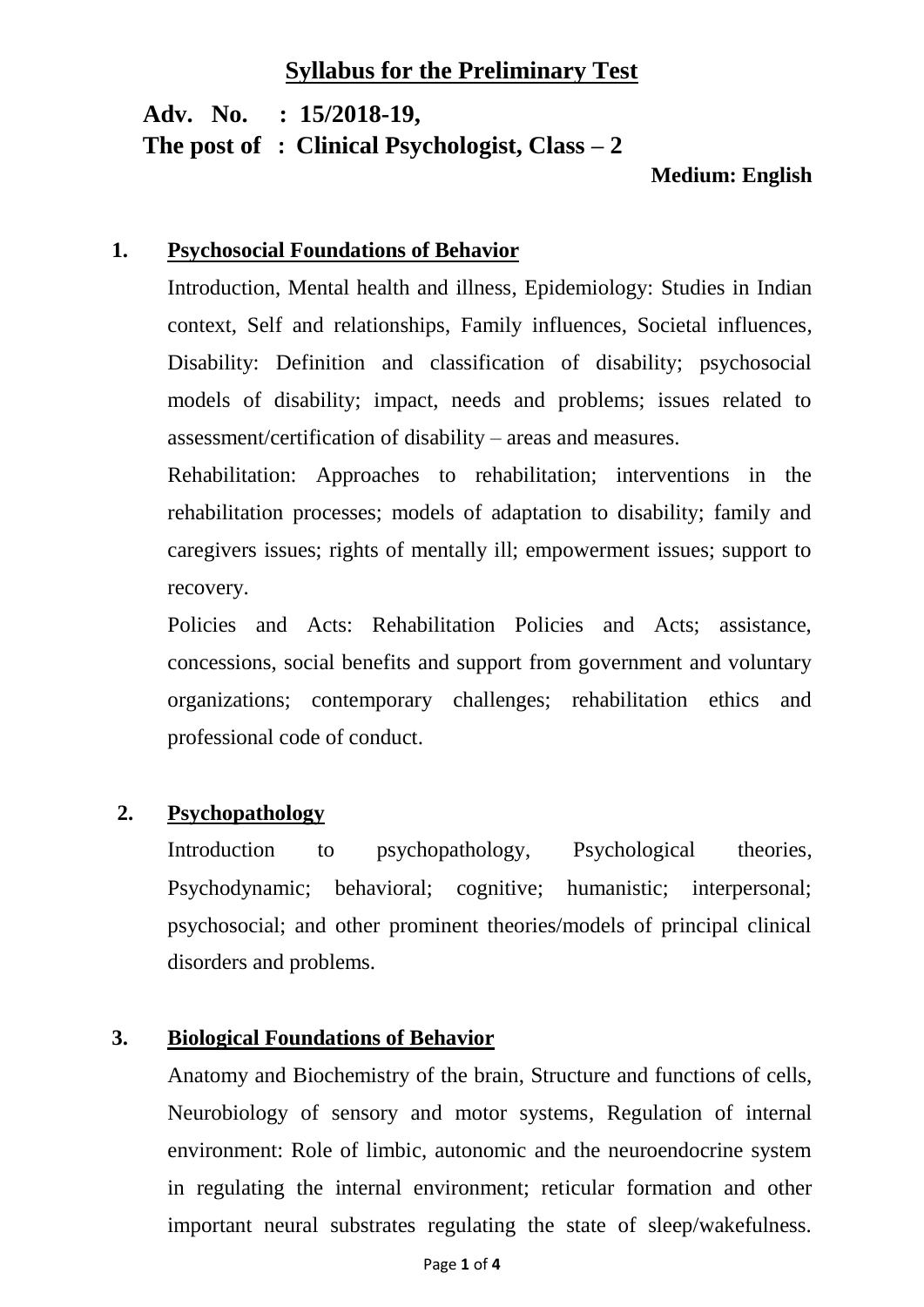Neurobiology of behavior, Psychopharmacology: Principles of psychopharmacology, sites of drug action; neurotransmitters and neuromodulators.

Neuropsychology : Introduction, Frontal lobe syndrome, Temporal lobe syndrome, Parietal and occipital lobe syndromes, Neuropsychological profile of various neurological and psychiatric conditions: Huntington's disease, Parkinson's disease, progressive supranuclear palsy, thalamic degenerative disease, multiple sclerosis, cortical and subcortical dementias, Alzheimer's dementia, AIDS dementia complex etc., and principal psychiatric syndromes such as psychosis, mood disorders, suicide, anxiety disorders, and other emotional and behavioral syndromes. Neuropsychological assessment, Neuropsychological rehabilitation, Functional human brain mapping: QEEG, EP & ERP, PET, SPECT, fMRI.

## **4. Psychiatry**

Clinical interviewing and diagnosis, Classification, etiology and management of psychotic disorders, Neurotic, stress-related and somatoform disorders, Disorders of personality and behavior, Organic mental disorders, Behavioral, emotional and developmental disorders of childhood and adolescence, Mental retardation.

Neurobiology of mental disorders, Therapeutic approaches: Drugs, ECT, psychosurgery, psychotherapy, and behavior therapy, preventive and rehabilitative strategies – half-way home, sheltered workshop, daycare, and institutionalization. Consultation-liaison psychiatry.

#### **5. Psychotherapy and Counseling**

Psychotherapy, Therapeutic Relationship, Interviewing, Affective psychotherapies, Behavior therapies, Cognitive therapies, Systemic therapies, Physiological therapies, Counseling, Therapy in special conditions: Therapies and techniques in the management of deliberate self harm, bereavement, traumatic, victims of man-made or natural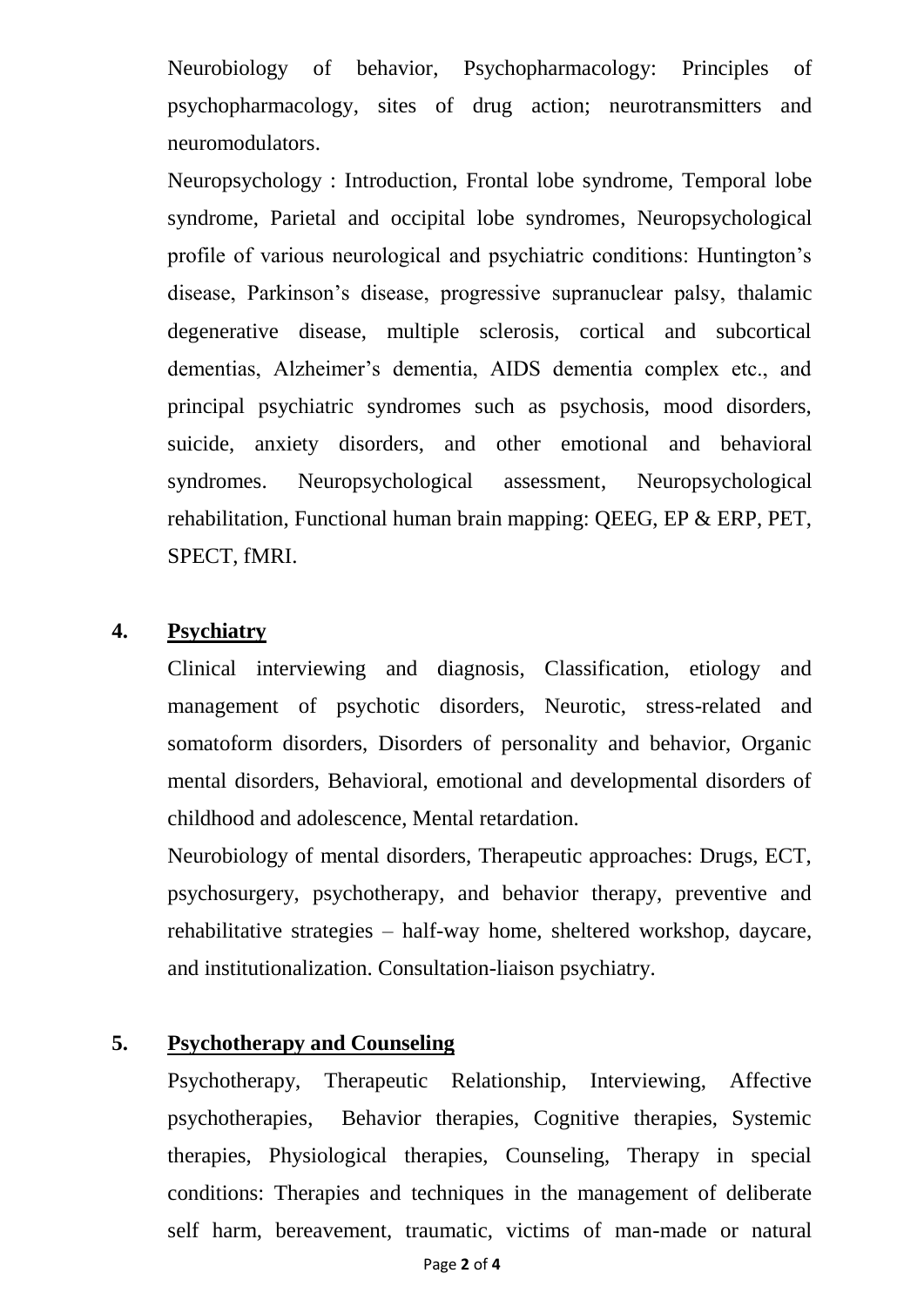disasters, in crisis, personality disorders, chronic mental illness, substance use, HIV/AIDS, learning disabilities, mental retardation, and such other conditions where integrative/eclectic approach is the basis of clinical intervention. Therapy with children, Psychoeducation, Psychosocial rehabilitation. Psychotherapy in the Indian Context: Historical perspective in psychological healing practices from the Vedic period and the systems of Ayurveda and Yoga, contemporary perspectives; sociocultural issues in the Indian context in practice of psychotherapy; ongoing research related to process and outcome.

## **6. Behavioral Medicine**

Definition, boundary, psychological and behavioral influences on health and illness, neuroendocrine, neurotransmitter and neuroimmune responses to stress, negative affectivity, behavioral patterns, and coping styles, psychophysiological models of disease, theoretical models of health behavior, scope and application of psychological principles in health, illness and health care.

Central nervous system, Cardiovascular system, Respiratory system, Gastrointestinal system, Genitourinary/renal/reproductive system, Dermatology, Oncology.

HIV/AIDS: Model of HIV disease service program in India, pre- and post-test counseling, psychosocial issues and their resolutions during HIV progress, psychological assessment and interventions in infected adults and children, and family members/caregivers, highly active anti-retroviral treatments (HAART), neuropsychological findings at different stages of infection, issues related to prevention/spreading awareness and interventions in at risk populations.

## **7. Mental health policies and legislation**:

Mental Health Act of 1987, National Mental Health Program 1982, the Persons With Disabilities (equal opportunities, protection of rights and full participation) Act 1995; Rehabilitation Council of India (RCI) Act of